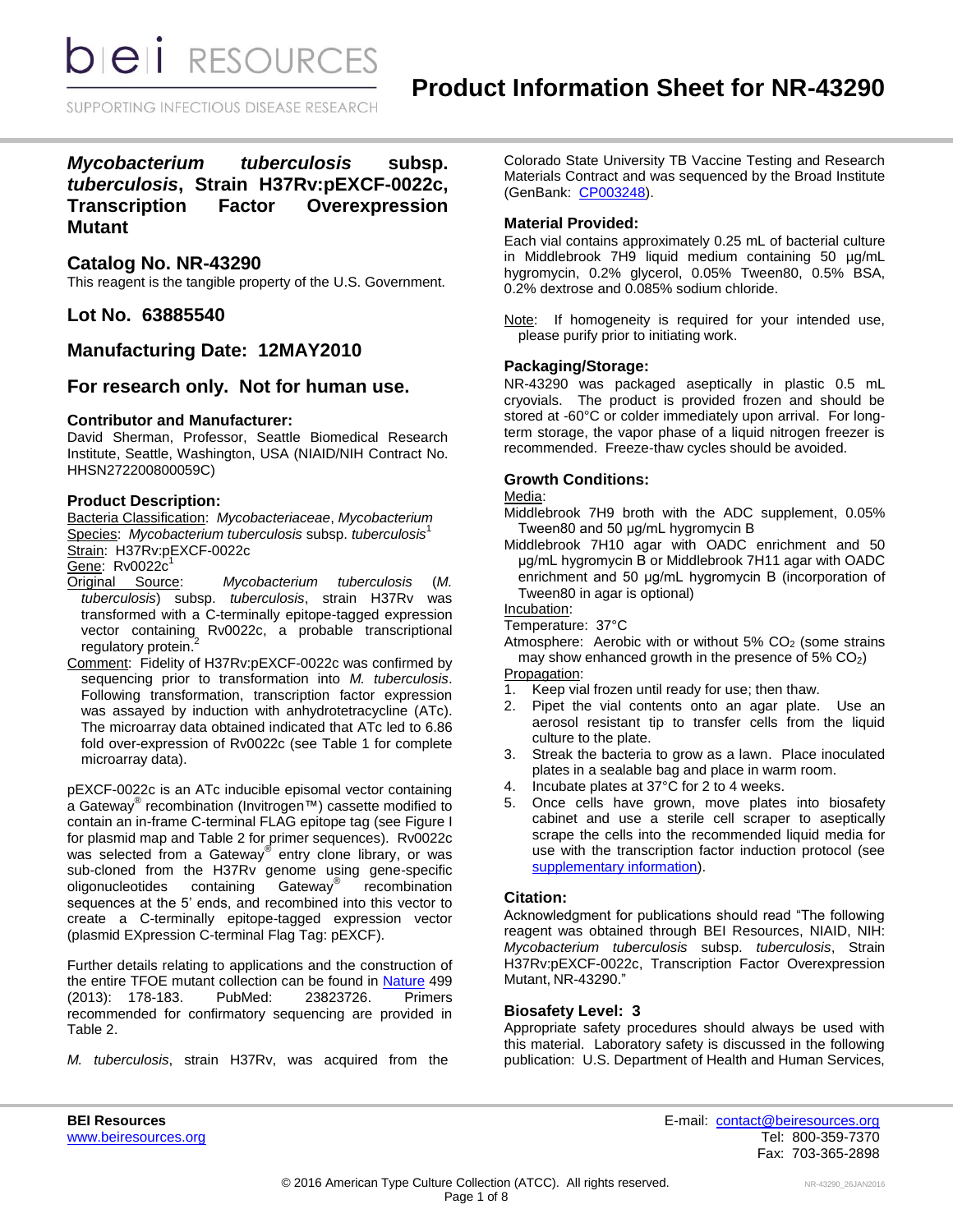*DIEI RESOURCES* 

SUPPORTING INFECTIOUS DISEASE RESEARCH

Public Health Service, Centers for Disease Control and Prevention, and National Institutes of Health. Biosafety in Microbiological and Biomedical Laboratories. 5th ed. Washington, DC: U.S. Government Printing Office, 2009; see [www.cdc.gov/biosafety/publications/bmbl5/index.htm.](http://www.cdc.gov/biosafety/publications/bmbl5/index.htm)

#### **Disclaimers:**

You are authorized to use this product for research use only. It is not intended for human use.

Use of this product is subject to the terms and conditions of the BEI Resources Material Transfer Agreement (MTA). The MTA is available on our Web site at [www.beiresources.org.](http://www.beiresources.org/)

While BEI Resources uses reasonable efforts to include accurate and up-to-date information on this product sheet, neither ATCC<sup>®</sup> nor the U.S. Government makes any warranties or representations as to its accuracy. Citations from scientific literature and patents are provided for informational purposes only. Neither  $\tt{ATCC}^{\circledR}$  nor the U.S. Government warrants that such information has been confirmed to be accurate.

This product is sent with the condition that you are responsible for its safe storage, handling, use and disposal. ATCC<sup>®</sup> and the U.S. Government are not liable for any damages or injuries arising from receipt and/or use of this product. While reasonable effort is made to ensure authenticity and reliability of materials on deposit, the U.S. Government, ATCC®, their suppliers and contributors to BEI

Resources are not liable for damages arising from the misidentification or misrepresentation of products.

### **Use Restrictions:**

**This material is distributed for internal research, noncommercial purposes only.** This material, its product or its derivatives may not be distributed to third parties. Except as performed under a U.S. Government contract, individuals contemplating commercial use of the material, its products or its derivatives must contact the contributor to determine if a license is required. U.S. Government contractors may need a license before first commercial sale.

#### **References:**

- 1. TubercuList: [Rv0022c](http://tuberculist.epfl.ch/quicksearch.php?gene+name=Rv0022c)
- 2. Galagan, J. E., et al. "The *Mycobacterium tuberculosis* Regulatory Network and Hypoxia." Nature 499 (2013): 178-183. PubMed: 23823726.
- 3. Sherman, D., Personal Communication.<br>4. Rustad, T. R.. et al. "Mapning and I
- Rustad, T. R., et al. "Mapping and Manipulating the *Mycobacterium tuberculosis* Transcriptome using a Transcription Factor Overexpression-Derived Regulatory Network." Genome Res. *In press*.
- 5. Minch, K. J., et al. "The DNA Binding Network of *Mycobacterium tuberculosis*." Nature Comm. *In press.*

ATCC $^{\circ}$  is a trademark of the American Type Culture Collection.



#### **Table 1: Transcription Factor Overexpression Mutant Microarray Data<sup>1</sup>**

| <b>NR</b><br>Number | <b>Strain Description</b> | Basal level of<br>Rv<br>Transcription<br>Number<br>Factor Expression <sup>2,3</sup> |       | Induced Level of<br>Transcription<br>Factor Expression <sup>2-4</sup> | Fold<br>Change $5,6$ |
|---------------------|---------------------------|-------------------------------------------------------------------------------------|-------|-----------------------------------------------------------------------|----------------------|
| NR-43288            | H37Rv:pEXCF-0019c         | Rv0019c                                                                             | 13.24 | 14.42                                                                 | 1.18                 |
| NR-43289            | H37Rv:pEXCF-0020c         | Rv0020c                                                                             | 13.85 | 14.55                                                                 | 0.70                 |
| NR-43290            | H37Rv:pEXCF-0022c         | Rv0022c                                                                             | 7.56  | 14.42                                                                 | 6.86                 |
| NR-43291            | H37Rv:pEXCF-0023          | Rv0023                                                                              | 10.70 | 14.86                                                                 | 4.16                 |
| NR-43292            | H37Rv:pEXCF-0038          | Rv0038                                                                              | 13.15 | 14.37                                                                 | 1.22                 |
| NR-43293            | H37Rv:pEXCF-0042c         | Rv0042c                                                                             | 13.20 | 14.61                                                                 | 1.41                 |
| NR-43294            | H37Rv:pEXCF-0043c         | Rv0043c                                                                             | 12.03 | 14.77                                                                 | 2.74                 |
| NR-43295            | H37Rv:pEXCF-0047c         | <b>Rv0047c</b>                                                                      | 12.41 | 14.97                                                                 | 2.56                 |
| NR-43296            | H37Rv:pEXCF-0054          | Rv0054                                                                              | 14.05 | 14.75                                                                 | 0.70                 |
| NR-43297            | H37Rv:pEXCF-0067c         | Rv0067c                                                                             | 9.91  | 13.96                                                                 | 4.05                 |
| NR-43298            | H37Rv:pEXCF-0078          | <b>Rv0078</b>                                                                       | 10.01 | 13.53                                                                 | 3.52                 |
| NR-43299            | H37Rv:pEXCF-0081          | Rv0081                                                                              | 12.28 | 15.22                                                                 | 2.94                 |
| NR-43300            | H37Rv:pEXCF-0117          | Rv0117                                                                              | 10.07 | 14.76                                                                 | 4.69                 |
| NR-43301            | H37Rv:pEXCF-0135c         | <b>Rv0135c</b>                                                                      | 12.41 | 14.70                                                                 | 2.30                 |
| NR-43302            | H37Rv:pEXCF-0144          | Rv0144                                                                              | 13.87 | 14.70                                                                 | 0.83                 |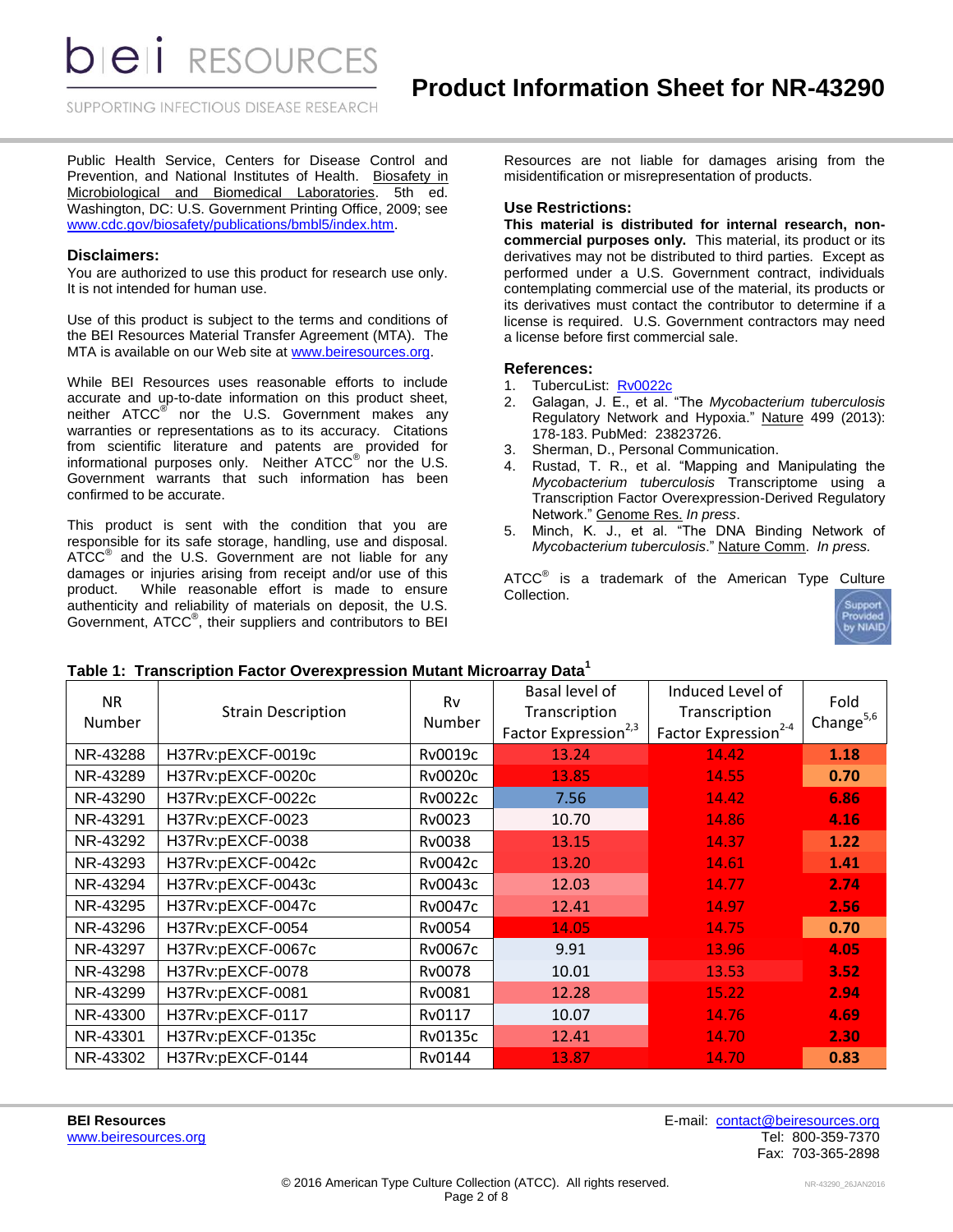# **Product Information Sheet for NR-43290**

SUPPORTING INFECTIOUS DISEASE RESEARCH

| <b>NR</b><br>Number | <b>Strain Description</b> | Basal level of<br>Rv<br>Transcription<br>Number<br>Factor Expression <sup>2,3</sup> |       | Induced Level of<br>Transcription<br>Factor Expression <sup>2-4</sup> | Fold<br>Change $5,6$ |
|---------------------|---------------------------|-------------------------------------------------------------------------------------|-------|-----------------------------------------------------------------------|----------------------|
| NR-43303            | H37Rv:pEXCF-0158          | Rv0158                                                                              | 11.42 | 14.40                                                                 | 2.98                 |
| NR-43304            | H37Rv:pEXCF-0165c         | <b>Rv0165c</b>                                                                      | 11.82 | 15.53                                                                 | 3.72                 |
| NR-43305            | H37Rv:pEXCF-0182c         | <b>Rv0182c</b>                                                                      | 12.14 | 14.51                                                                 | 2.37                 |
| NR-43306            | H37Rv:pEXCF-0195          | Rv0195                                                                              | 7.55  | 13.61                                                                 | 6.05                 |
| NR-43307            | H37Rv:pEXCF-0212c         | Rv0212c                                                                             | 10.27 | 14.79                                                                 | 4.52                 |
| NR-43308            | H37Rv:pEXCF-0232          | Rv0232                                                                              | 12.81 | 15.03                                                                 | 2.22                 |
| NR-43309            | H37Rv:pEXCF-0238          | Rv0238                                                                              | 12.49 | 14.33                                                                 | 1.84                 |
| NR-43310            | H37Rv:pEXCF-0260c         | <b>Rv0260c</b>                                                                      | 7.31  | 13.37                                                                 | 6.07                 |
| NR-43311            | H37Rv:pEXCF-0273c         | <b>Rv0273c</b>                                                                      | 11.06 | 14.31                                                                 | 3.26                 |
| NR-43312            | H37Rv:pEXCF-0275c         | <b>Rv0275c</b>                                                                      | 11.93 | 14.27                                                                 | 2.33                 |
| NR-43313            | H37Rv:pEXCF-0302          | Rv0302                                                                              | 12.65 | 14.42                                                                 | 1.78                 |
| NR-43314            | H37Rv:pEXCF-0324          | Rv0324                                                                              | 9.98  | 14.68                                                                 | 4.70                 |
| NR-43315            | H37Rv:pEXCF-0328          | Rv0328                                                                              | 11.39 | 14.59                                                                 | 3.19                 |
| NR-43316            | H37Rv:pEXCF-0330c         | Rv0330c                                                                             | 9.08  | 14.49                                                                 | 5.41                 |
| NR-43317            | H37Rv:pEXCF-0339c         | Rv0339c                                                                             | 10.30 | 14.07                                                                 | 3.77                 |
| NR-43318            | H37Rv:pEXCF-0348          | Rv0348                                                                              | 9.83  | 13.68                                                                 | 3.85                 |
| NR-43319            | H37Rv:pEXCF-0353          | Rv0353                                                                              | 13.79 | 14.80                                                                 | 1.01                 |
| NR-43320            | H37Rv:pEXCF-0377          | Rv0377                                                                              | 10.02 | 14.11                                                                 | 4.10                 |
| NR-43321            | H37Rv:pEXCF-0445c         | <b>Rv0445c</b>                                                                      | 13.01 | 14.87                                                                 | 1.86                 |
| NR-43322            | H37Rv:pEXCF-0452          | Rv0452                                                                              | 11.18 | 14.96                                                                 | 3.78                 |
| NR-43323            | H37Rv:pEXCF-0465c         | <b>Rv0465c</b>                                                                      | 10.55 | 14.19                                                                 | 3.63                 |
| NR-43324            | H37Rv:pEXCF-0472c         | <b>Rv0472c</b>                                                                      | 13.10 | 14.93                                                                 | 1.82                 |
| NR-43325            | H37Rv:pEXCF-0474          | Rv0474                                                                              | 12.74 | 14.91                                                                 | 2.16                 |
| NR-43326            | H37Rv:pEXCF-0485          | Rv0485                                                                              | 13.52 | 14.55                                                                 | 1.04                 |
| NR-43327            | H37Rv:pEXCF-0491          | Rv0491                                                                              | 13.58 | 14.47                                                                 | 0.88                 |
| NR-43328            | H37Rv:pEXCF-0494          | Rv0494                                                                              | 8.60  | 14.28                                                                 | 5.68                 |
| NR-43329            | H37Rv:pEXCF-0576          | Rv0576                                                                              | 12.03 | 14.98                                                                 | 2.95                 |
| NR-43330            | H37Rv:pEXCF-0586          | Rv0586                                                                              | 12.67 | 14.67                                                                 | 2.00                 |
| NR-43331            | H37Rv:pEXCF-0599c         | Rv0599c                                                                             | 13.25 | 14.85                                                                 | 1.59                 |
| NR-43332            | H37Rv:pEXCF-0602c         | Rv0602c                                                                             | 7.77  | 14.75                                                                 | 6.99                 |
| NR-43333            | H37Rv:pEXCF-0608          | Rv0608                                                                              | 13.63 | 14.97                                                                 | 1.35                 |
| NR-43334            | H37Rv:pEXCF-0623          | Rv0623                                                                              | 12.69 | 15.08                                                                 | 2.39                 |
| NR-43335            | H37Rv:pEXCF-0653c         | Rv0653c                                                                             | 9.61  | 14.01                                                                 | 4.40                 |
| NR-43336            | H37Rv:pEXCF-0674          | Rv0674                                                                              | 11.20 | 14.70                                                                 | 3.50                 |
| NR-43337            | H37Rv:pEXCF-0678          | Rv0678                                                                              | 10.55 | 14.67                                                                 | 4.13                 |
| NR-43338            | H37Rv:pEXCF-0681          | Rv0681                                                                              | 13.29 | 14.43                                                                 | 1.13                 |
| NR-43339            | H37Rv:pEXCF-0691c         | Rv0691c                                                                             | 8.33  | 14.75                                                                 | 6.42                 |
| NR-43340            | H37Rv:pEXCF-0735          | Rv0735                                                                              | 10.13 | 14.94                                                                 | 4.81                 |
| NR-43341            | H37Rv:pEXCF-0737          | Rv0737                                                                              | 9.87  | 14.74                                                                 | 4.87                 |

[www.beiresources.org](http://www.beiresources.org/)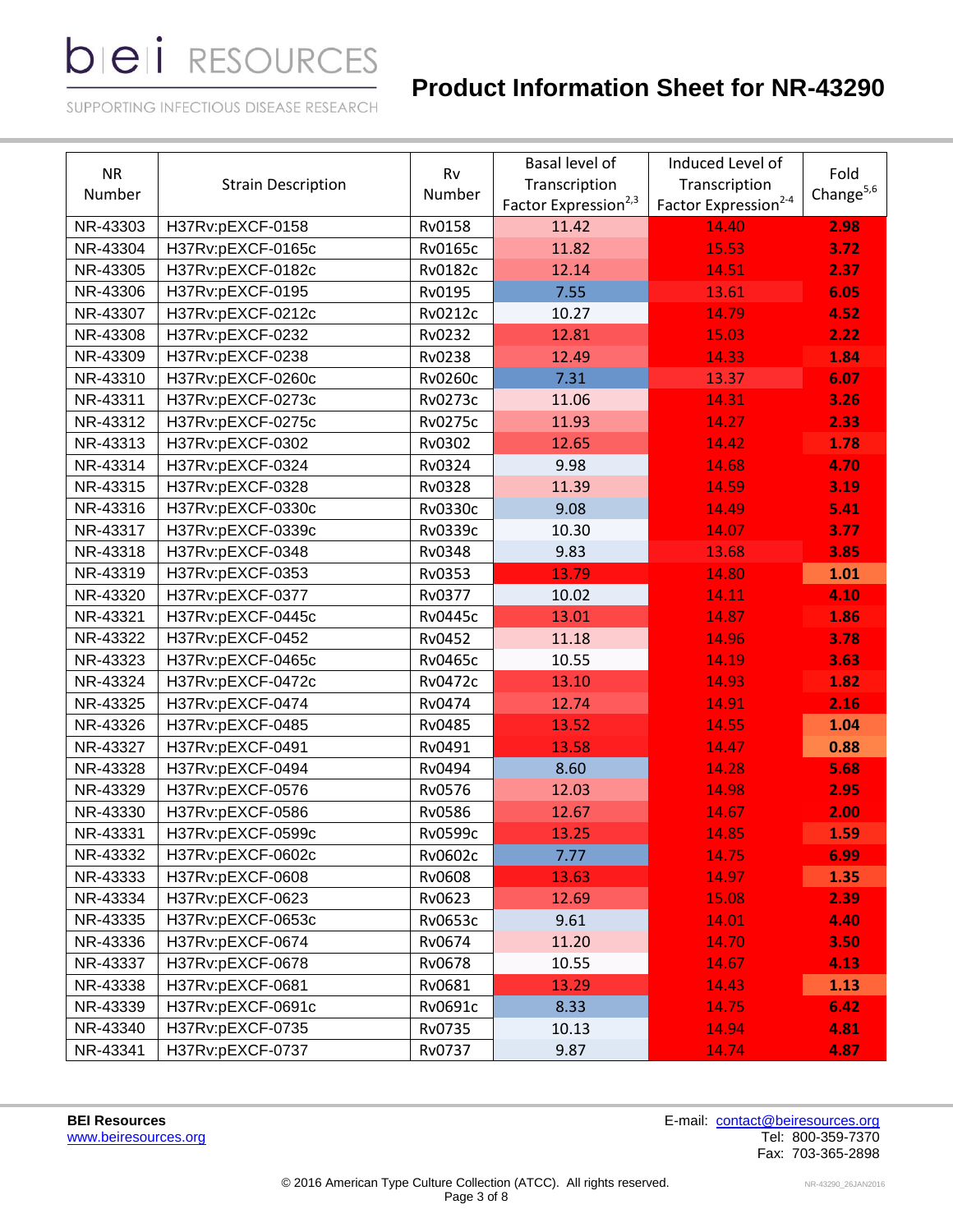# **Product Information Sheet for NR-43290**

SUPPORTING INFECTIOUS DISEASE RESEARCH

| <b>NR</b><br>Number | <b>Strain Description</b> | Rv<br>Number   | Basal level of<br>Transcription<br>Factor Expression <sup>2,3</sup> | Induced Level of<br>Transcription<br>Factor Expression <sup>2-4</sup> | Fold<br>Change $5,6$ |
|---------------------|---------------------------|----------------|---------------------------------------------------------------------|-----------------------------------------------------------------------|----------------------|
| NR-43342            | H37Rv:pEXCF-0744c         | Rv0744c        | 11.82                                                               | 15.07                                                                 | 3.25                 |
| NR-43344            | H37Rv:pEXCF-0757          | Rv0757         | 13.30                                                               | 14.68                                                                 | 1.38                 |
| NR-43345            | H37Rv:pEXCF-0767c         | Rv0767c        | 8.76                                                                | 14.54                                                                 | 5.78                 |
| NR-43346            | H37Rv:pEXCF-0792c         | Rv0792c        | 10.51                                                               | 14.52                                                                 | 4.01                 |
| NR-43347            | H37Rv:pEXCF-0818          | Rv0818         | 13.42                                                               | 14.75                                                                 | 1.33                 |
| NR-43348            | H37Rv:pEXCF-0821c         | Rv0821c        | 13.70                                                               | 14.77                                                                 | 1.07                 |
| NR-43349            | H37Rv:pEXCF-0823c         | Rv0823c        | 13.99                                                               | 14.85                                                                 | 0.86                 |
| NR-43350            | H37Rv:pEXCF-0827c         | <b>Rv0827c</b> | 9.56                                                                | 14.86                                                                 | 5.30                 |
| NR-43351            | H37Rv:pEXCF-0844c         | <b>Rv0844c</b> | 12.83                                                               | 14.60                                                                 | 1.77                 |
| NR-43352            | H37Rv:pEXCF-0880          | <b>Rv0880</b>  | 12.15                                                               | 14.82                                                                 | 2.67                 |
| NR-43353            | H37Rv:pEXCF-0891c         | Rv0891c        | 12.05                                                               | 14.61                                                                 | 2.56                 |
| NR-43354            | H37Rv:pEXCF-0894          | Rv0894         | 8.23                                                                | 14.71                                                                 | 6.48                 |
| NR-43355            | H37Rv:pEXCF-0903c         | Rv0903c        | 13.27                                                               | 14.28                                                                 | 1.01                 |
| NR-43356            | H37Rv:pEXCF-0967          | Rv0967         | 12.22                                                               | 14.99                                                                 | 2.78                 |
| NR-43357            | H37Rv:pEXCF-0981          | Rv0981         | 12.79                                                               | 14.55                                                                 | 1.76                 |
| NR-43358            | H37Rv:pEXCF-1019          | Rv1019         | 12.41                                                               | 14.63                                                                 | 2.22                 |
| NR-43359            | H37Rv:pEXCF-1027c         | Rv1027c        | 9.62                                                                | 14.44                                                                 | 4.82                 |
| NR-43360            | H37Rv:pEXCF-1033c         | Rv1033c        | 10.49                                                               | 14.54                                                                 | 4.05                 |
| NR-43361            | H37Rv:pEXCF-1049          | Rv1049         | 10.83                                                               | 15.43                                                                 | 4.59                 |
| NR-43362            | H37Rv:pEXCF-1129c         | <b>Rv1129c</b> | 8.72                                                                | 14.25                                                                 | 5.53                 |
| NR-43363            | H37Rv:pEXCF-1151c         | <b>Rv1151c</b> | 11.17                                                               | 14.43                                                                 | 3.25                 |
| NR-43364            | H37Rv:pEXCF-1152          | Rv1152         | 11.93                                                               | 14.86                                                                 | 2.93                 |
| NR-43365            | H37Rv:pEXCF-1167c         | Rv1167c        | 12.52                                                               | 15.07                                                                 | 2.55                 |
| NR-43366            | H37Rv:pEXCF-1176c         | <b>Rv1176c</b> | 10.68                                                               | 14.52                                                                 | 3.84                 |
| NR-43367            | H37Rv:pEXCF-1186c         | <b>Rv1186c</b> | 10.86                                                               | 14.58                                                                 | 3.72                 |
| NR-43368            | H37Rv:pEXCF-1189          | Rv1189         | 8.41                                                                | 14.12                                                                 | 5.71                 |
| NR-43369            | H37Rv:pEXCF-1219c         | Rv1219c        | 10.02                                                               | 15.09                                                                 | 5.07                 |
| NR-43370            | H37Rv:pEXCF-1221          | Rv1221         | 13.79                                                               | 14.78                                                                 | 0.99                 |
| NR-43371            | H37Rv:pEXCF-1255c         | <b>Rv1255c</b> | 9.81                                                                | 14.49                                                                 | 4.68                 |
| NR-43372            | H37Rv:pEXCF-1267c         | Rv1267c        | 9.07                                                                | 14.82                                                                 | 5.75                 |
| NR-43373            | H37Rv:pEXCF-1287          | Rv1287         | 11.94                                                               | 15.03                                                                 | 3.09                 |
| NR-43374            | H37Rv:pEXCF-1332          | Rv1332         | 13.36                                                               | 14.68                                                                 | 1.32                 |
| NR-43375            | H37Rv:pEXCF-1353c         | Rv1353c        | 8.53                                                                | 13.11                                                                 | 4.59                 |
| NR-43376            | H37Rv:pEXCF-1358          | Rv1358         | 7.47                                                                | 13.17                                                                 | 5.71                 |
| NR-43377            | H37Rv:pEXCF-1359          | Rv1359         | 8.73                                                                | 14.81                                                                 | 6.09                 |
| NR-43378            | H37Rv:pEXCF-1379          | Rv1379         | 12.87                                                               | 15.06                                                                 | 2.19                 |
| NR-43379            | H37Rv:pEXCF-1395          | Rv1395         | 8.96                                                                | 14.55                                                                 | 5.59                 |
| NR-43380            | H37Rv:pEXCF-1404          | Rv1404         | 13.35                                                               | 14.77                                                                 | 1.41                 |
| NR-43381            | H37Rv:pEXCF-1423          | Rv1423         | 13.08                                                               | 14.45                                                                 | 1.37                 |

[www.beiresources.org](http://www.beiresources.org/)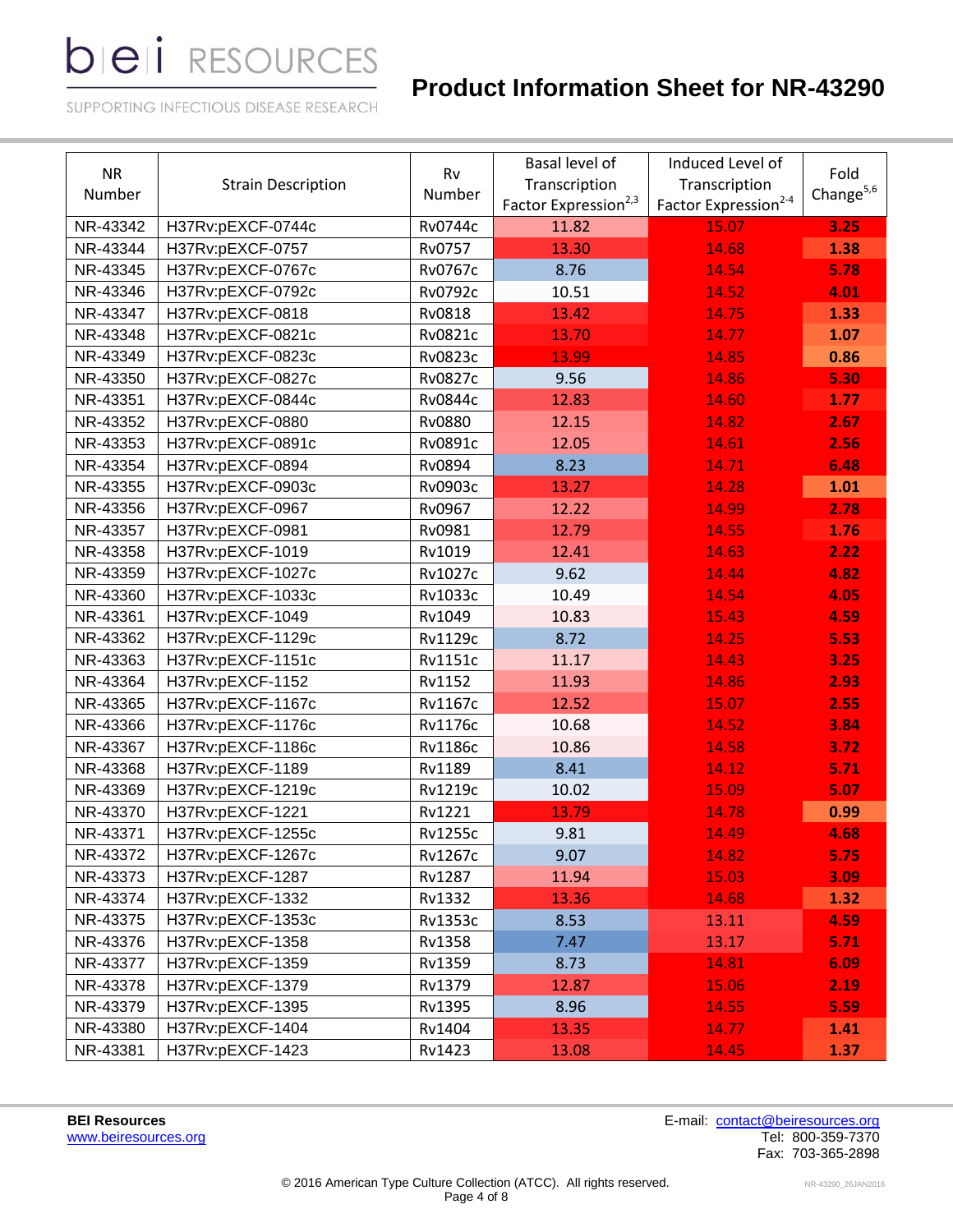# **Product Information Sheet for NR-43290**

SUPPORTING INFECTIOUS DISEASE RESEARCH

| <b>NR</b><br>Number | <b>Strain Description</b> | Basal level of<br>Rv<br>Transcription<br>Number<br>Factor Expression <sup>2,3</sup> |       | Induced Level of<br>Transcription<br>Factor Expression <sup>2-4</sup> | Fold<br>Change $5,6$ |
|---------------------|---------------------------|-------------------------------------------------------------------------------------|-------|-----------------------------------------------------------------------|----------------------|
| NR-43382            | H37Rv:pEXCF-1453          | Rv1453                                                                              | 8.84  | 14.04                                                                 | 5.19                 |
| NR-43383            | H37Rv:pEXCF-1460          | Rv1460                                                                              | 11.78 | 14.76                                                                 | 2.98                 |
| NR-43384            | H37Rv:pEXCF-1473A         | <b>Rv1473A</b>                                                                      | 11.29 | 14.19                                                                 | 2.89                 |
| NR-43385            | H37Rv:pEXCF-1474c         | <b>Rv1474c</b>                                                                      | 12.63 | 14.77                                                                 | 2.14                 |
| NR-43386            | H37Rv:pEXCF-1556          | Rv1556                                                                              | 11.01 | 14.05                                                                 | 3.04                 |
| NR-43387            | H37Rv:pEXCF-1560          | Rv1560                                                                              | 12.55 | 14.62                                                                 | 2.07                 |
| NR-43388            | H37Rv:pEXCF-1626          | Rv1626                                                                              | 14.23 | 14.27                                                                 | 0.04                 |
| NR-43389            | H37Rv:pEXCF-1657          | Rv1657                                                                              | 10.38 | 14.26                                                                 | 3.87                 |
| NR-43390            | H37Rv:pEXCF-1674c         | Rv1674c                                                                             | 7.62  | 13.35                                                                 | 5.73                 |
| NR-43391            | H37Rv:pEXCF-1675c         | <b>Rv1675c</b>                                                                      | 7.86  | 13.63                                                                 | 5.77                 |
| NR-43392            | H37Rv:pEXCF-1719          | Rv1719                                                                              | 10.43 | 14.42                                                                 | 3.99                 |
| NR-43393            | H37Rv:pEXCF-1725c         | <b>Rv1725c</b>                                                                      | 9.02  | 14.55                                                                 | 5.53                 |
| NR-43394            | H37Rv:pEXCF-1740          | Rv1740                                                                              | 11.42 | 14.79                                                                 | 3.37                 |
| NR-43395            | H37Rv:pEXCF-1773c         | <b>Rv1773c</b>                                                                      | 9.15  | 14.32                                                                 | 5.18                 |
| NR-43396            | H37Rv:pEXCF-1776c         | <b>Rv1776c</b>                                                                      | 8.57  | 13.77                                                                 | 5.19                 |
| NR-43397            | H37Rv:pEXCF-1816          | Rv1816                                                                              | 13.08 | 14.92                                                                 | 1.84                 |
| NR-43398            | H37Rv:pEXCF-1828          | <b>Rv1828</b>                                                                       | 13.92 | 14.48                                                                 | 0.56                 |
| NR-43399            | H37Rv:pEXCF-1830          | Rv1830                                                                              | 14.02 | 14.15                                                                 | 0.13                 |
| NR-43400            | H37Rv:pEXCF-1846c         | <b>Rv1846c</b>                                                                      | 14.12 | 14.33                                                                 | 0.21                 |
| NR-43401            | H37Rv:pEXCF-1909c         | Rv1909c                                                                             | 11.70 | 15.03                                                                 | 3.32                 |
| NR-43402            | H37Rv:pEXCF-1931c         | Rv1931c                                                                             | 8.23  | 13.28                                                                 | 5.05                 |
| NR-43403            | H37Rv:pEXCF-1956          | Rv1956                                                                              | 12.09 | 14.72                                                                 | 2.63                 |
| NR-43404            | H37Rv:pEXCF-1960c         | <b>Rv1960c</b>                                                                      | 11.57 | 14.52                                                                 | 2.95                 |
| NR-43405            | H37Rv:pEXCF-1963c         | Rv1963c                                                                             | 10.33 | 14.54                                                                 | 4.22                 |
| NR-43406            | H37Rv:pEXCF-1985c         | <b>Rv1985c</b>                                                                      | 9.56  | 14.64                                                                 | 5.07                 |
| NR-43407            | H37Rv:pEXCF-1990c         | <b>Rv1990c</b>                                                                      | 11.28 | 14.18                                                                 | 2.90                 |
| NR-43408            | H37Rv:pEXCF-1994c         | Rv1994c                                                                             | 12.02 | 14.45                                                                 | 2.43                 |
| NR-43409            | H37Rv:pEXCF-2009          | Rv2009                                                                              | 13.97 | 14.50                                                                 | 0.53                 |
| NR-43410            | H37Rv:pEXCF-2011c         | Rv2011c                                                                             | 9.12  | 13.84                                                                 | 4.72                 |
| NR-43411            | H37Rv:pEXCF-2017          | Rv2017                                                                              | 10.89 | 14.00                                                                 | 3.10                 |
| NR-43412            | H37Rv:pEXCF-2021c         | Rv2021c                                                                             | 12.21 | 14.56                                                                 | 2.35                 |
| NR-43413            | H37Rv:pEXCF-2034          | Rv2034                                                                              | 10.76 | 14.63                                                                 | 3.86                 |
| NR-43414            | H37Rv:pEXCF-2069          | Rv2069                                                                              | 13.32 | 14.65                                                                 | 1.33                 |
| NR-43415            | H37Rv:pEXCF-2160A         | <b>Rv2160A</b>                                                                      | 13.35 | 14.96                                                                 | 1.61                 |
| NR-43416            | H37Rv:pEXCF-2160c         | <b>Rv2160c</b>                                                                      | 12.98 | 14.77                                                                 | 1.79                 |
| NR-43417            | H37Rv:pEXCF-2175c         | <b>Rv2175c</b>                                                                      | 11.50 | 14.80                                                                 | 3.30                 |
| NR-43418            | H37Rv:pEXCF-2242          | Rv2242                                                                              | 11.54 | 14.49                                                                 | 2.95                 |
| NR-43419            | H37Rv:pEXCF-2250c         | <b>Rv2250c</b>                                                                      | 8.56  | 14.22                                                                 | 5.65                 |
| NR-43420            | H37Rv:pEXCF-2258c         | <b>Rv2258c</b>                                                                      | 13.46 | 14.54                                                                 | 1.09                 |

[www.beiresources.org](http://www.beiresources.org/)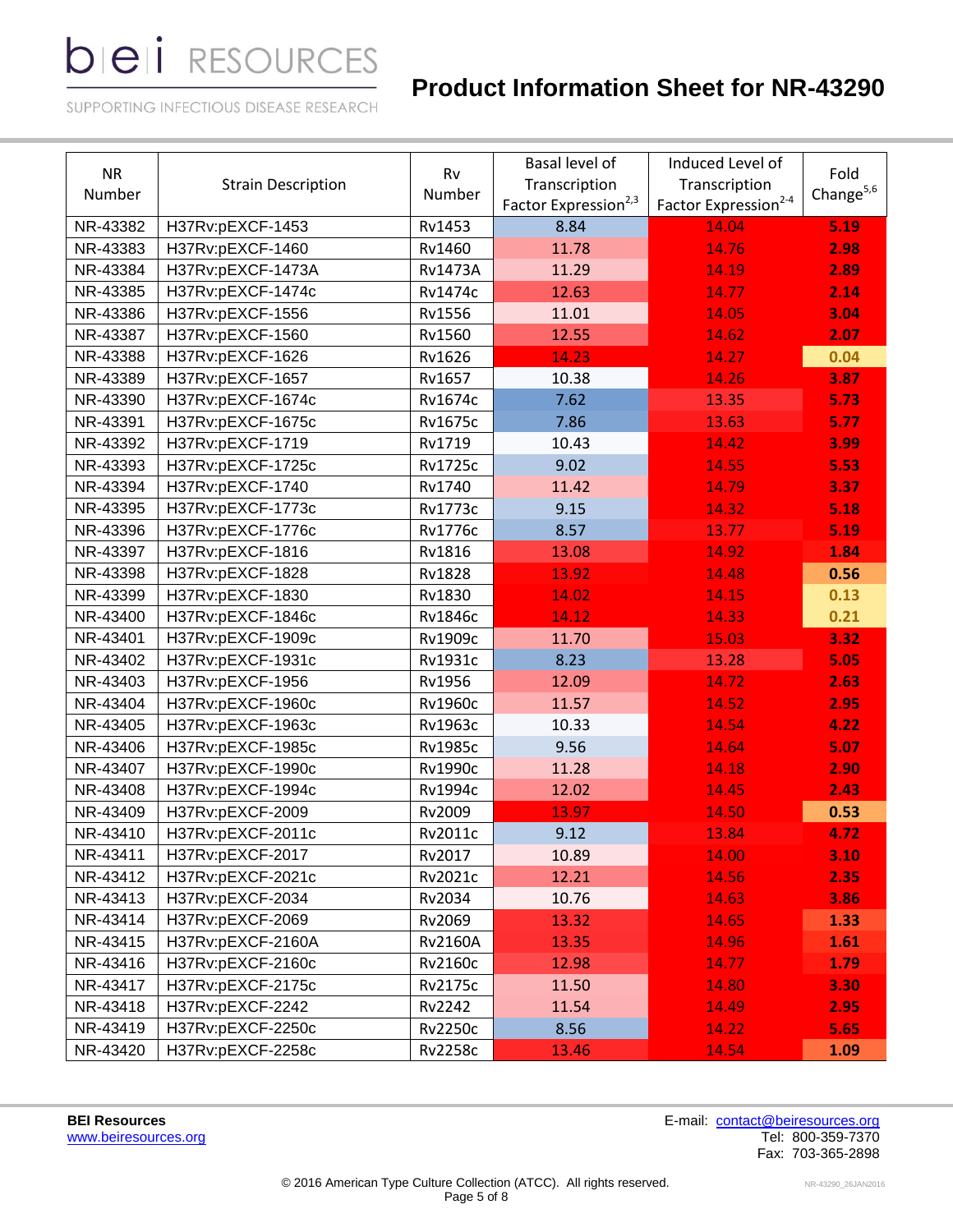# **Product Information Sheet for NR-43290**

SUPPORTING INFECTIOUS DISEASE RESEARCH

| <b>NR</b><br>Number | <b>Strain Description</b> | Rv<br>Number   | Basal level of<br>Transcription<br>Factor Expression <sup>2,3</sup> | Induced Level of<br>Transcription<br>Factor Expression <sup>2-4</sup> | Fold<br>Change $5,6$ |
|---------------------|---------------------------|----------------|---------------------------------------------------------------------|-----------------------------------------------------------------------|----------------------|
| NR-43421            | H37Rv:pEXCF-2282c         | <b>Rv2282c</b> | 8.83                                                                | 13.97                                                                 | 5.15                 |
| NR-43422            | H37Rv:pEXCF-2324          | Rv2324         | 9.82                                                                | 14.58                                                                 | 4.76                 |
| NR-43423            | H37Rv:pEXCF-2359          | Rv2359         | 12.01                                                               | 14.93                                                                 | 2.92                 |
| NR-43424            | H37Rv:pEXCF-2374c         | Rv2374c        | 13.08                                                               | 15.11                                                                 | 2.04                 |
| NR-43425            | H37Rv:pEXCF-2478c         | <b>Rv2478c</b> | 10.95                                                               | 14.26                                                                 | 3.31                 |
| NR-43426            | H37Rv:pEXCF-2488c         | <b>Rv2488c</b> | 8.79                                                                | 13.61                                                                 | 4.82                 |
| NR-43427            | H37Rv:pEXCF-2506          | Rv2506         | 10.44                                                               | 14.25                                                                 | 3.82                 |
| NR-43428            | H37Rv:pEXCF-2595          | Rv2595         | 13.03                                                               | 14.72                                                                 | 1.69                 |
| NR-43429            | H37Rv:pEXCF-2621c         | Rv2621c        | 11.35                                                               | 14.56                                                                 | 3.20                 |
| NR-43430            | H37Rv:pEXCF-2640c         | <b>Rv2640c</b> | 12.09                                                               | 12.82                                                                 | 0.73                 |
| NR-43431            | H37Rv:pEXCF-2642          | Rv2642         | 10.90                                                               | 14.81                                                                 | 3.90                 |
| NR-43432            | H37Rv:pEXCF-2703          | Rv2703         | 14.20                                                               | 15.14                                                                 | 0.94                 |
| NR-43433            | H37Rv:pEXCF-2710          | Rv2710         | 14.12                                                               | 14.80                                                                 | 0.68                 |
| NR-43434            | H37Rv:pEXCF-2711          | Rv2711         | 13.77                                                               | 14.96                                                                 | 1.20                 |
| NR-43435            | H37Rv:pEXCF-2720          | Rv2720         | 13.53                                                               | 14.69                                                                 | 1.16                 |
| NR-43436            | H37Rv:pEXCF-2745c         | <b>Rv2745c</b> | 14.36                                                               | 15.25                                                                 | 0.90                 |
| NR-43437            | H37Rv:pEXCF-2760c         | <b>Rv2760c</b> | 10.48                                                               | 14.88                                                                 | 4.41                 |
| NR-43438            | H37Rv:pEXCF-2779c         | Rv2779c        | 10.94                                                               | 14.69                                                                 | 3.74                 |
| NR-43439            | H37Rv:pEXCF-2788          | <b>Rv2788</b>  | 11.85                                                               | 14.44                                                                 | 2.59                 |
| NR-43440            | H37Rv:pEXCF-2827c         | <b>Rv2827c</b> | 11.06                                                               | 14.74                                                                 | 3.68                 |
| NR-43441            | H37Rv:pEXCF-2884          | <b>Rv2884</b>  | 10.47                                                               | 14.54                                                                 | 4.07                 |
| NR-43442            | H37Rv:pEXCF-2887          | <b>Rv2887</b>  | 11.88                                                               | 14.69                                                                 | 2.81                 |
| NR-43443            | H37Rv:pEXCF-2912c         | <b>Rv2912c</b> | 10.84                                                               | 14.14                                                                 | 3.30                 |
| NR-43444            | H37Rv:pEXCF-2986c         | <b>Rv2986c</b> | 14.58                                                               | 15.15                                                                 | 0.57                 |
| NR-43445            | H37Rv:pEXCF-2989          | Rv2989         | 13.18                                                               | 14.96                                                                 | 1.78                 |
| NR-43446            | H37Rv:pEXCF-3050c         | Rv3050c        | 13.91                                                               | 14.87                                                                 | 0.95                 |
| NR-43447            | H37Rv:pEXCF-3055          | Rv3055         | 10.63                                                               | 14.55                                                                 | 3.92                 |
| NR-43448            | H37Rv:pEXCF-3058c         | <b>Rv3058c</b> | 13.29                                                               | 14.93                                                                 | 1.64                 |
| NR-43449            | H37Rv:pEXCF-3060c         | Rv3060c        | 11.43                                                               | 14.28                                                                 | 2.85                 |
| NR-43450            | H37Rv:pEXCF-3066          | Rv3066         | 9.54                                                                | 14.55                                                                 | 5.01                 |
| NR-43451            | H37Rv:pEXCF-3082c         | Rv3082c        | 8.12                                                                | 13.83                                                                 | 5.71                 |
| NR-43452            | H37Rv:pEXCF-3095          | Rv3095         | 12.60                                                               | 14.92                                                                 | 2.32                 |
| NR-43453            | H37Rv:pEXCF-3124          | Rv3124         | 8.30                                                                | 14.58                                                                 | 6.28                 |
| NR-43454            | H37Rv:pEXNF-3133c         | Rv3133c        | 12.20                                                               | 14.68                                                                 | 2.48                 |
| NR-43455            | H37Rv:pEXCF-3143          | Rv3143         | 11.32                                                               | 14.66                                                                 | 3.34                 |
| NR-43456            | H37Rv:pEXCF-3160c         | Rv3160c        | 11.99                                                               | 14.93                                                                 | 2.94                 |
| NR-43457            | H37Rv:pEXCF-3167c         | Rv3167c        | 8.07                                                                | 14.91                                                                 | 6.84                 |
| NR-43458            | H37Rv:pEXCF-3173c         | Rv3173c        | 12.88                                                               | 14.67                                                                 | 1.79                 |
| NR-43459            | H37Rv:pEXCF-3183          | Rv3183         | 8.41                                                                | 14.84                                                                 | 6.43                 |

[www.beiresources.org](http://www.beiresources.org/)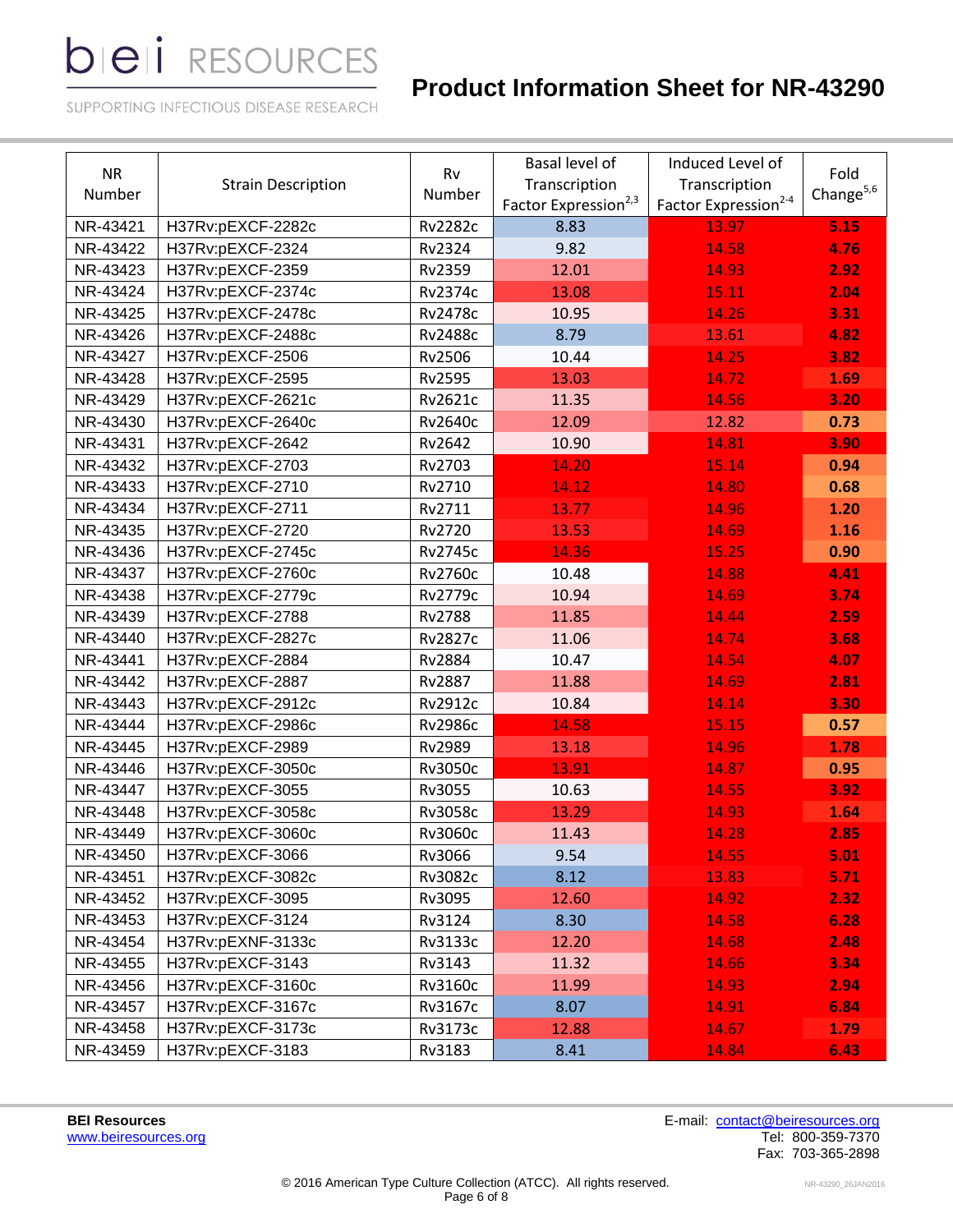## **Product Information Sheet for NR-43290**

SUPPORTING INFECTIOUS DISEASE RESEARCH

| <b>NR</b><br>Number | <b>Strain Description</b> | Rv<br>Number   | Basal level of<br>Transcription<br>Factor Expression <sup>2,3</sup> | Induced Level of<br>Transcription<br>Factor Expression <sup>2-4</sup> | Fold<br>Change $5,6$ |
|---------------------|---------------------------|----------------|---------------------------------------------------------------------|-----------------------------------------------------------------------|----------------------|
| NR-43460            | H37Rv:pEXCF-3197A         | <b>Rv3197A</b> | 11.77                                                               | 14.68                                                                 | 2.91                 |
| NR-43461            | H37Rv:pEXCF-3208          | Rv3208         | 12.74                                                               | 15.07                                                                 | 2.33                 |
| NR-43462            | H37Rv:pEXCF-3219          | Rv3219         | 14.51                                                               | 14.98                                                                 | 0.46                 |
| NR-43463            | H37Rv:pEXCF-3223c         | Rv3223c        | 13.46                                                               | 14.88                                                                 | 1.41                 |
| NR-43464            | H37Rv:pEXCF-3246c         | Rv3246c        | 14.26                                                               | 14.78                                                                 | 0.52                 |
| NR-43465            | H37Rv:pEXCF-3249c         | Rv3249c        | 13.04                                                               | 14.66                                                                 | 1.63                 |
| NR-43466            | H37Rv:pEXCF-3260c         | Rv3260c        | 14.46                                                               | 15.20                                                                 | 0.74                 |
| NR-43467            | H37Rv:pEXCF-3286c         | <b>Rv3286c</b> | 10.53                                                               | 14.43                                                                 | 3.90                 |
| NR-43468            | H37Rv:pEXCF-3291c         | Rv3291c        | 10.83                                                               | 15.02                                                                 | 4.18                 |
| NR-43469            | H37Rv:pEXCF-3295          | Rv3295         | 13.28                                                               | 14.69                                                                 | 1.41                 |
| NR-43470            | H37Rv:pEXCF-3301c         | Rv3301c        | 13.14                                                               | 14.43                                                                 | 1.29                 |
| NR-43471            | H37Rv:pEXCF-3328c         | Rv3328c        | 11.80                                                               | 14.69                                                                 | 2.88                 |
| NR-43472            | H37Rv:pEXCF-3334          | Rv3334         | 11.43                                                               | 14.96                                                                 | 3.53                 |
| NR-43473            | H37Rv:pEXCF-3405c         | Rv3405c        | 10.23                                                               | 14.84                                                                 | 4.61                 |
| NR-43474            | H37Rv:pEXCF-3414c         | Rv3414c        | 13.61                                                               | 14.92                                                                 | 1.31                 |
| NR-43475            | H37Rv:pEXCF-3416          | Rv3416         | 12.77                                                               | 15.09                                                                 | 2.32                 |
| NR-43476            | H37Rv:pEXCF-3417c         | Rv3417c        | 13.66                                                               | 14.86                                                                 | 1.20                 |
| NR-43477            | H37Rv:pEXCF-3488          | Rv3488         | 10.08                                                               | 14.30                                                                 | 4.22                 |
| NR-43478            | H37Rv:pEXCF-3557c         | <b>Rv3557c</b> | 11.71                                                               | 14.82                                                                 | 3.10                 |
| NR-43479            | H37Rv:pEXCF-3574          | Rv3574         | 11.31                                                               | 14.67                                                                 | 3.36                 |
| NR-43480            | H37Rv:pEXCF-3583c         | <b>Rv3583c</b> | 14.60                                                               | 15.10                                                                 | 0.50                 |
| NR-43481            | H37Rv:pEXCF-3597c         | Rv3597c        | 13.88                                                               | 14.83                                                                 | 0.95                 |
| NR-43482            | H37Rv:pEXCF-3676          | Rv3676         | 13.62                                                               | 15.03                                                                 | 1.41                 |
| NR-43484            | H37Rv:pEXCF-3681c         | Rv3681c        | 12.62                                                               | 12.81                                                                 | 0.19                 |
| NR-43485            | H37Rv:pEXCF-3736          | Rv3736         | 10.65                                                               | 14.56                                                                 | 3.92                 |
| NR-43486            | H37Rv:pEXCF-3744          | Rv3744         | 12.13                                                               | 14.21                                                                 | 2.08                 |
| NR-43487            | H37Rv:pEXCF-3765c         | Rv3765c        | 11.90                                                               | 14.66                                                                 | 2.76                 |
| NR-43488            | H37Rv:pEXCF-3830c         | Rv3830c        | 9.08                                                                | 13.71                                                                 | 4.63                 |
| NR-43489            | H37Rv:pEXCF-3833          | Rv3833         | 9.42                                                                | 13.88                                                                 | 4.46                 |
| NR-43490            | H37Rv:pEXCF-3840          | Rv3840         | 8.49                                                                | 14.80                                                                 | 6.31                 |
| NR-43491            | H37Rv:pEXCF-3849          | Rv3849         | 13.68                                                               | 14.60                                                                 | 0.92                 |
| NR-43492            | H37Rv:pEXCF-3852          | Rv3852         | 13.99                                                               | 14.50                                                                 | 0.52                 |
| NR-43493            | H37Rv:pEXCF-3855          | Rv3855         | 11.25                                                               | 14.53                                                                 | 3.28                 |
| NR-43494            | H37Rv:pEXCF-3862c         | Rv3862c        | 8.94                                                                | 14.34                                                                 | 5.40                 |
| NR-43495            | H37Rv:pEXCF-3911          | Rv3911         | 11.32                                                               | 14.39                                                                 | 3.07                 |

 $1$ All information in this table was provided by the depositor at the time of deposition.

 $2$ Expression values are the average from three or more microarrays in arbitrary units, log base two.

 ${}^{3}$ Level of expression:  $\blacksquare$  – high expression (log<sub>2</sub> = 14);  $\Box$  - medium expression (log<sub>2</sub> = 10.5);  $\blacksquare$  – low expression (log<sub>2</sub> = 7).<br><sup>4</sup>Induction occurred over 18 hours in the presence of 100 ng/mL ATc<br><sup>5</sup>Fo

<sup>6</sup>Fold change in expression: ■ – 4 fold change (log<sub>2</sub> = 2);■ – no change (log<sub>2</sub> = 0); ■ – 0.25 fold change (log<sub>2</sub> = -2).

[www.beiresources.org](http://www.beiresources.org/)

**BEI Resources** E-mail: [contact@beiresources.org](mailto:contact@beiresources.org) Fax: 703-365-2898